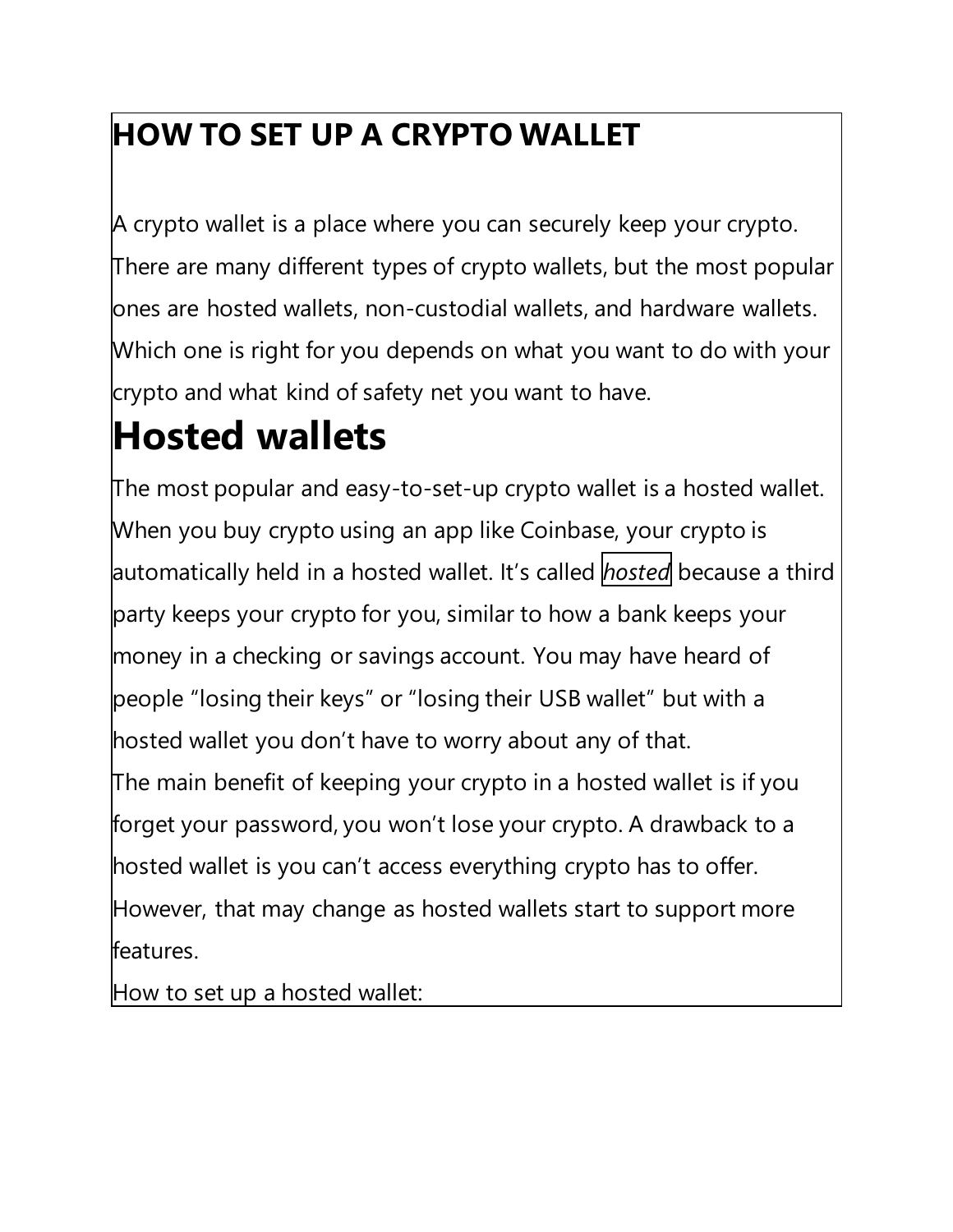- 1. **Choose a platform you trust.** Your main considerations should be security, ease of use, and compliance with government and financial regulations.
- 2. **Create your account.** Enter your personal info and choose a secure password. It's also recommended to use 2-step verification (also called 2FA) for an extra layer of security.

**Buy or transfer crypto.** Most crypto platforms and exchanges allow you to buy crypto using a bank account or credit card. If you already own crypto, you can also transfer it to your new hosted wallet for safe keeping.

## **Self-custody wallets**

A self-custody wallet, like Coinbase Wallet or MetaMask, puts you in complete control of your crypto. Non-custodial wallets don't rely on a third party — or a "custodian" — to keep your crypto safe. While they provide the software necessary to store your crypto, the responsibility of remembering and safeguarding your password falls entirely on you. If you lose or forget your password  $-$  often referred to as a "private key" or "seed phrase" — there's no way to access your crypto. And if someone else discovers your private key, they'll get full access to your assets.

Why have a non-custodial wallet? In addition to being in full control of the security of your crypto, you can also access more advanced crypto activities like yield farming, staking, lending, borrowing, and more. But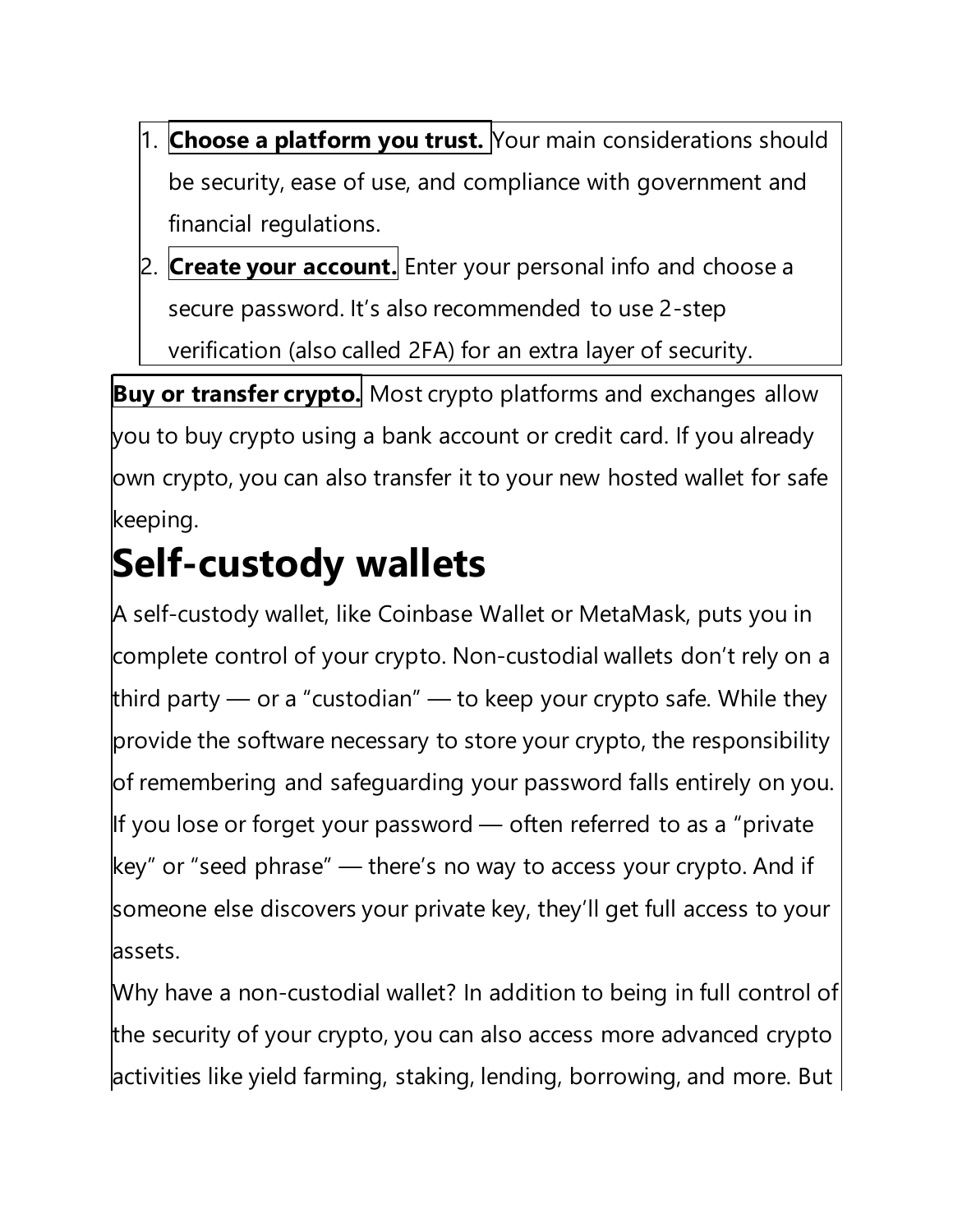if all you want to do is buy, sell, send, and receive crypto, a hosted wallet is the easiest solution.

How to set up a non-custodial wallet:

- 1. **Download a wallet app.** Popular options include Coinbase Wallet and MetaMask.
- 2. **Create your account.** Unlike a hosted wallet, you don't need to share any personal info to create a non-custodial wallet. Not even an email address.
- 3. **Be sure to write down your private key.** It's presented as a random 12-word phrase. Keep it in a secure location. If you lose or forget this 12-word phrase you won't be able to access your crypto.
- 4. **Transfer crypto to your wallet**. It's not always possible to buy crypto using traditional currencies (like US dollars or Euros) with a non-custodial wallet, so you'll need to transfer crypto into your non-custodial wallet from elsewhere.

If you're a Coinbase customer, you have your choice of a hosted wallet or a self-custody wallet. The Coinbase app, where you buy and sell crypto, is a hosted wallet. You can also download the standalone Coinbase Wallet app to take advantage of the benefits of a noncustodial wallet. Some of our customers have both, making it easy to buy crypto with traditional currency as well as participate in advanced crypto activities. Setting up either wallet is free.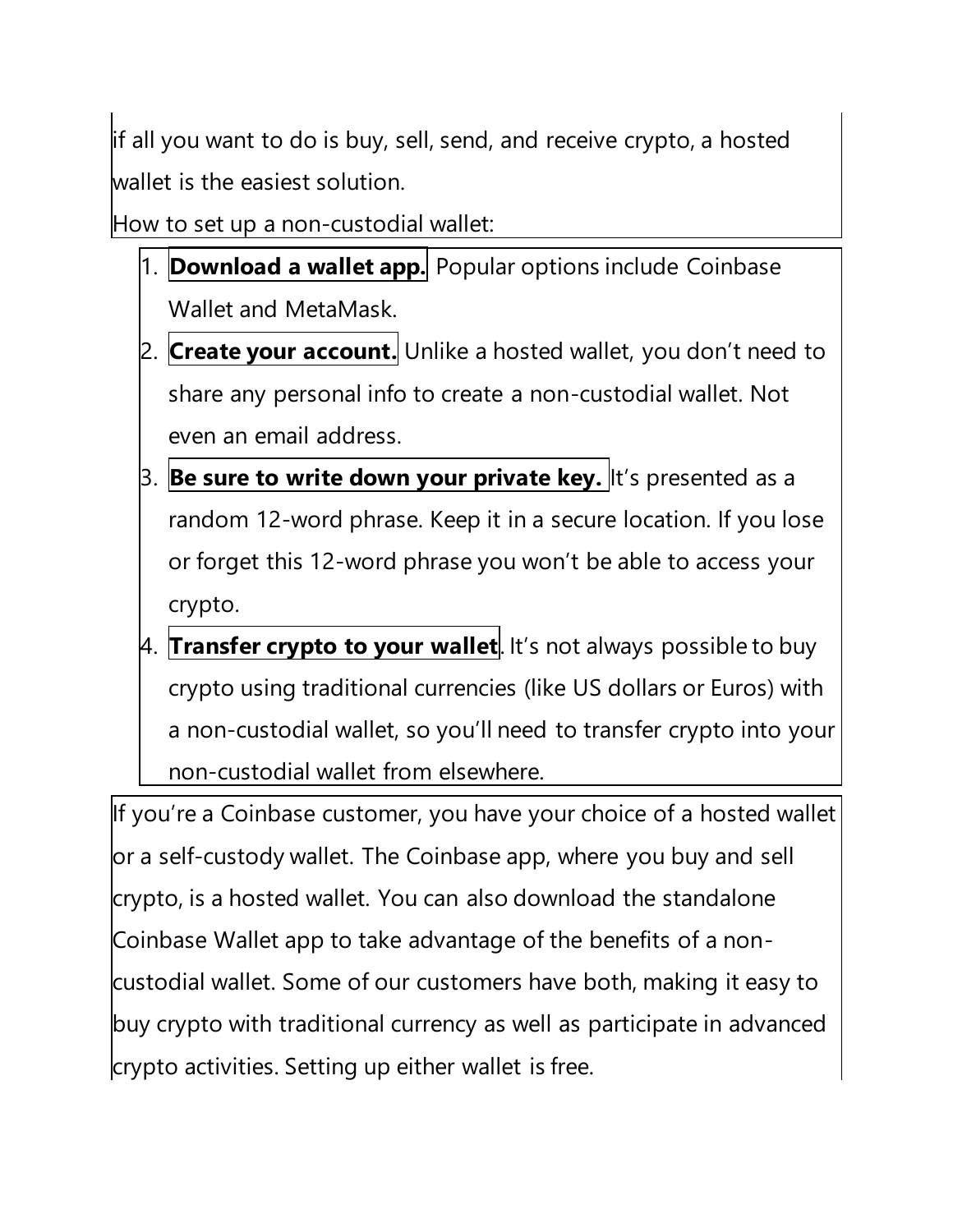## **Hardware wallets**

A hardware wallet is a physical device, about the size of a thumb drive, that stores the private keys to your crypto offline. Most people don't use hardware wallets because of their increased complexity and cost, but they do have some benefits — for example, they can keep your crypto secure even if your computer is hacked. However, this advanced security makes them inconvenient to use compared to a software wallet and they can cost upwards of \$100 to buy. How to set up a hardware wallet:

- 1. **Buy the hardware.** The two most well-known brands are Ledger and Trezor.
- 2. **Install the software.** Each brand has their own software that's needed to set up your wallet. Download the software from the official company website and follow the instructions to create your wallet.
- 3. **Transfer crypto to your wallet.** Similar to a non-custodial wallet, a hardware wallet typically doesn't allow you to buy crypto using traditional currencies (like US dollars or Euros), so you'll need to transfer crypto to your wallet.

Just as there are many ways to store cash (in a bank account, in a safe, under the bed), there are many ways to store crypto. You can keep things simple with a hosted wallet, have full control of your crypto with a non-custodial wallet, take extra precautions with a hardware